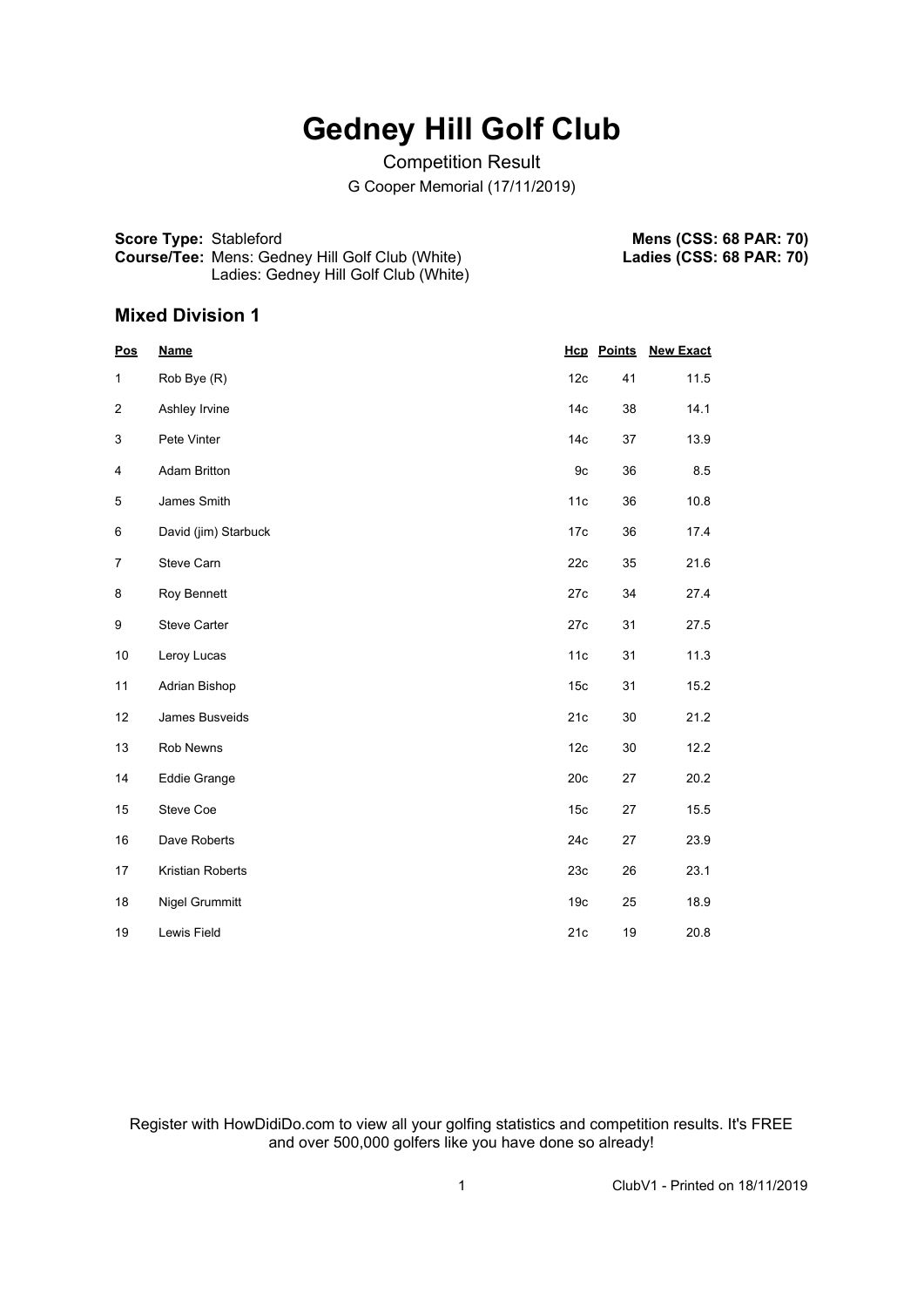**Score Type:** Stableford **Course/Tee:** Mens: Gedney Hill Golf Club (White) Ladies: Gedney Hill Golf Club (White)

#### **Mixed Division 1**

**Pos Name Hcp Points New Exact**

**Mens (CSS: 68 PAR: 70) Ladies (CSS: 68 PAR: 70)**

@ = Stableford Adjusted Score

(R) - Players with Handicap Reduction

Register with HowDidiDo.com to view all your golfing statistics and competition results. It's FREE and over 500,000 golfers like you have done so already!